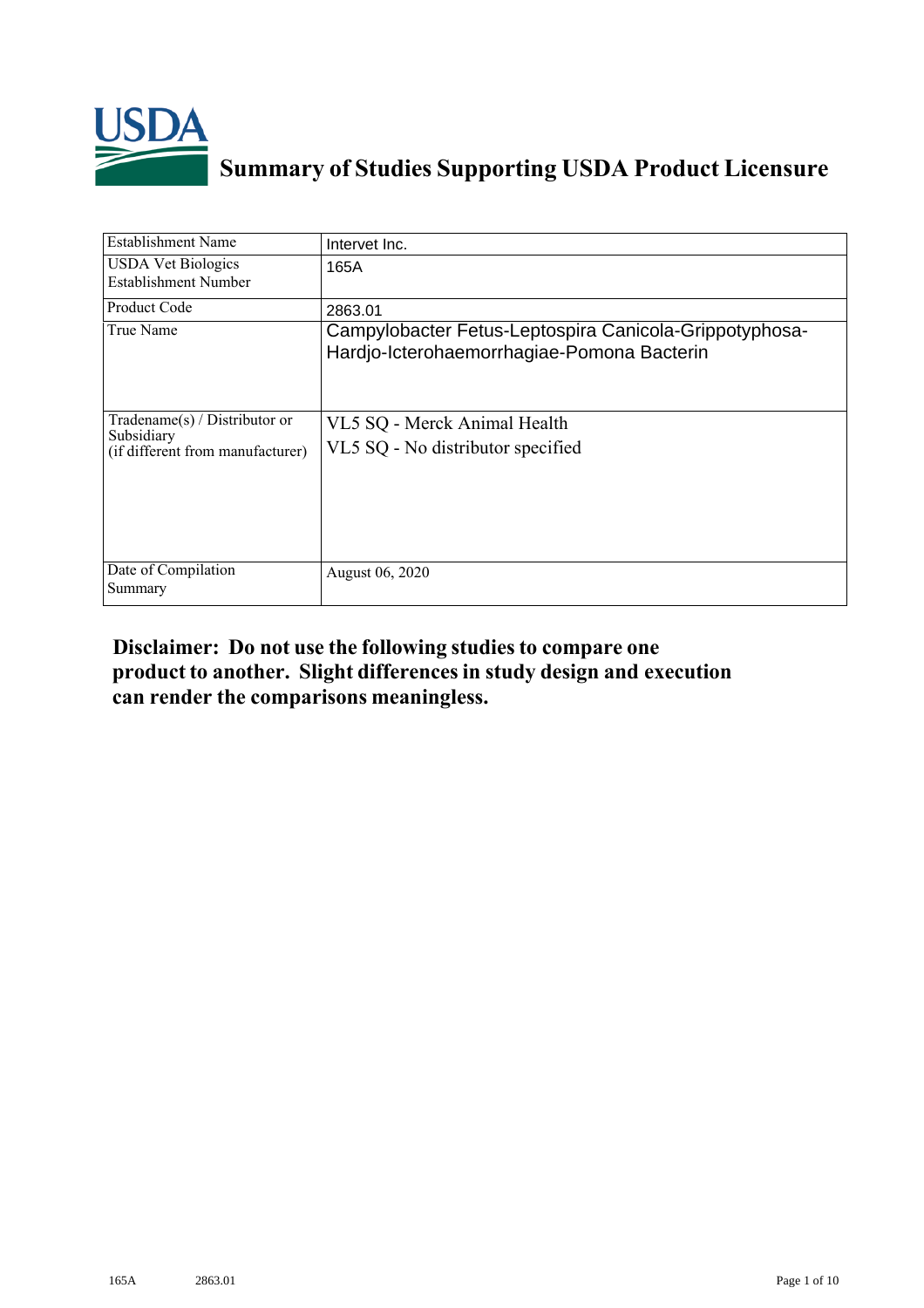| <b>Study Type</b>              | Efficacy                                                                                                                                                                                                                                                                                                                    |  |
|--------------------------------|-----------------------------------------------------------------------------------------------------------------------------------------------------------------------------------------------------------------------------------------------------------------------------------------------------------------------------|--|
| <b>Pertaining to</b>           | Campylobacter fetus                                                                                                                                                                                                                                                                                                         |  |
| <b>Study Purpose</b>           | To demonstrate effectiveness against infertility caused by C.                                                                                                                                                                                                                                                               |  |
|                                | fetus                                                                                                                                                                                                                                                                                                                       |  |
| <b>Product Administration</b>  | Subcutaneous                                                                                                                                                                                                                                                                                                                |  |
| <b>Study Animals</b>           | Bovine                                                                                                                                                                                                                                                                                                                      |  |
| <b>Challenge Description</b>   |                                                                                                                                                                                                                                                                                                                             |  |
| <b>Interval observed after</b> |                                                                                                                                                                                                                                                                                                                             |  |
| challenge                      |                                                                                                                                                                                                                                                                                                                             |  |
| <b>Results</b>                 | Study data were evaluated by USDA-APHIS prior to product<br>licensure and met regulatory standards for acceptance at the time<br>of submission. No data are published because this study was<br>submitted to USDA-APHIS prior to January 1, 2007, and APHIS<br>only requires publication of data submitted after that date. |  |
| <b>USDA Approval Date</b>      | March 26, 2004                                                                                                                                                                                                                                                                                                              |  |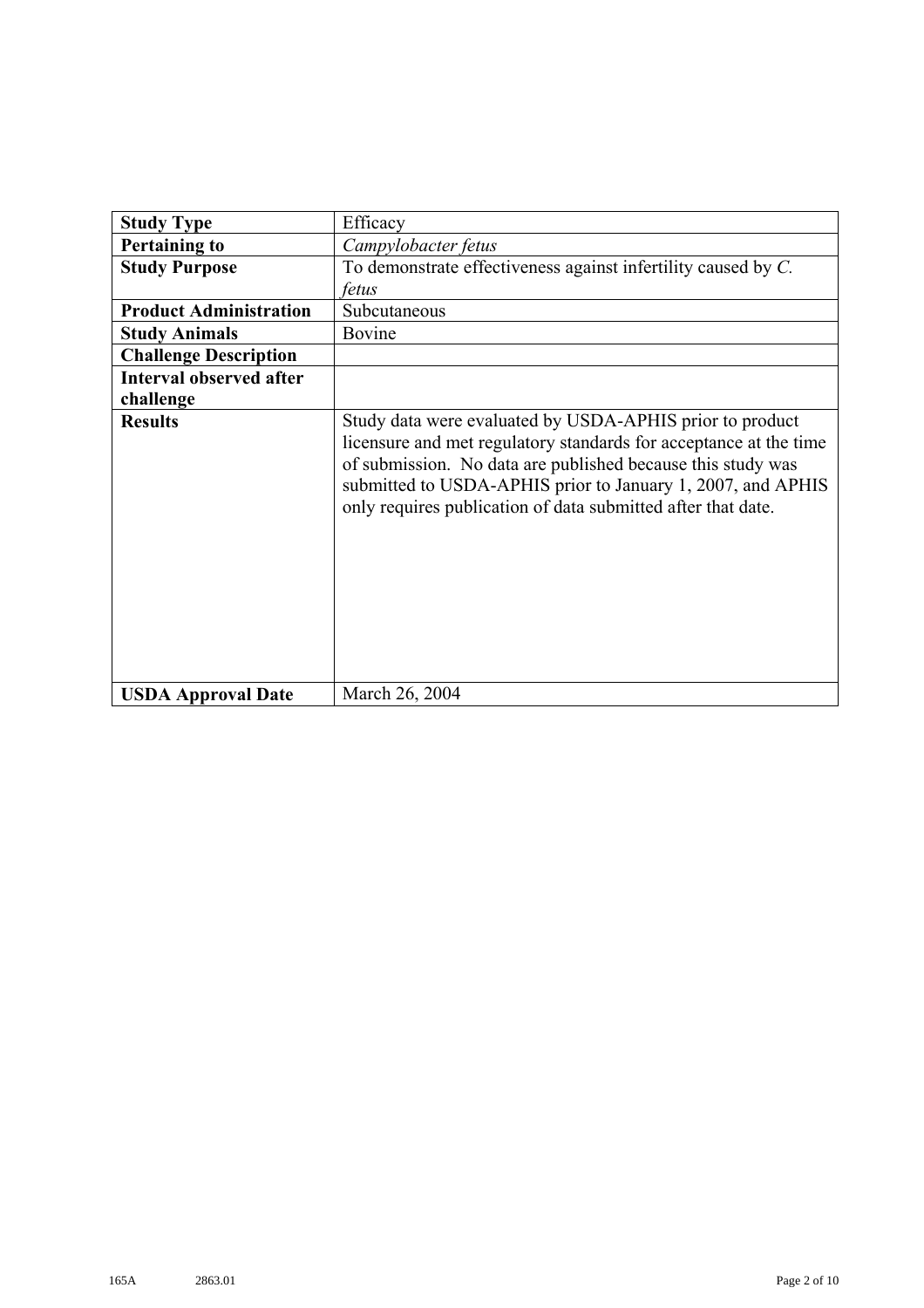| <b>Study Type</b>              | Efficacy                                                                                                                                                                                                                                                                                                                    |  |
|--------------------------------|-----------------------------------------------------------------------------------------------------------------------------------------------------------------------------------------------------------------------------------------------------------------------------------------------------------------------------|--|
| <b>Pertaining to</b>           | Leptospira canicola                                                                                                                                                                                                                                                                                                         |  |
| <b>Study Purpose</b>           | To demonstrate effectiveness against disease caused by <i>L. canicola</i>                                                                                                                                                                                                                                                   |  |
| <b>Product Administration</b>  | Subcutaneous                                                                                                                                                                                                                                                                                                                |  |
| <b>Study Animals</b>           | Bovine                                                                                                                                                                                                                                                                                                                      |  |
| <b>Challenge Description</b>   |                                                                                                                                                                                                                                                                                                                             |  |
| <b>Interval observed after</b> |                                                                                                                                                                                                                                                                                                                             |  |
| challenge                      |                                                                                                                                                                                                                                                                                                                             |  |
| <b>Results</b>                 | Study data were evaluated by USDA-APHIS prior to product<br>licensure and met regulatory standards for acceptance at the time<br>of submission. No data are published because this study was<br>submitted to USDA-APHIS prior to January 1, 2007, and APHIS<br>only requires publication of data submitted after that date. |  |
| <b>USDA Approval Date</b>      | March 10, 2005                                                                                                                                                                                                                                                                                                              |  |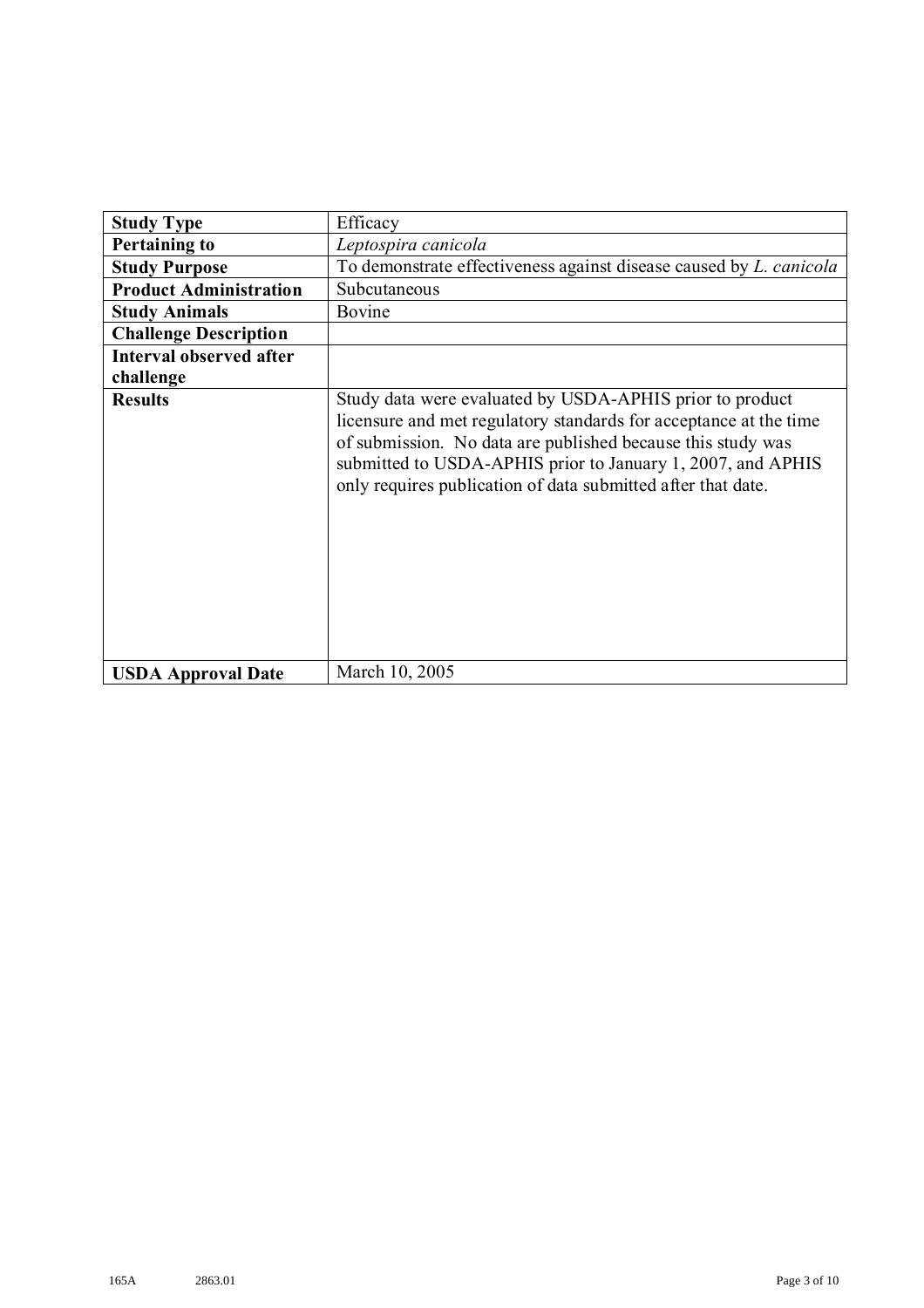| <b>Study Type</b>              | Efficacy                                                                                                                                                                                                                                                                                                                    |  |
|--------------------------------|-----------------------------------------------------------------------------------------------------------------------------------------------------------------------------------------------------------------------------------------------------------------------------------------------------------------------------|--|
| <b>Pertaining to</b>           | Leptospira grippotyphosa                                                                                                                                                                                                                                                                                                    |  |
| <b>Study Purpose</b>           | To demonstrate effectiveness against disease caused by                                                                                                                                                                                                                                                                      |  |
|                                | L. grippotyphosa                                                                                                                                                                                                                                                                                                            |  |
| <b>Product Administration</b>  | Subcutaneous                                                                                                                                                                                                                                                                                                                |  |
| <b>Study Animals</b>           | Bovine                                                                                                                                                                                                                                                                                                                      |  |
| <b>Challenge Description</b>   |                                                                                                                                                                                                                                                                                                                             |  |
| <b>Interval observed after</b> |                                                                                                                                                                                                                                                                                                                             |  |
| challenge                      |                                                                                                                                                                                                                                                                                                                             |  |
| <b>Results</b>                 | Study data were evaluated by USDA-APHIS prior to product<br>licensure and met regulatory standards for acceptance at the time<br>of submission. No data are published because this study was<br>submitted to USDA-APHIS prior to January 1, 2007, and APHIS<br>only requires publication of data submitted after that date. |  |
| <b>USDA Approval Date</b>      | March 10, 2005                                                                                                                                                                                                                                                                                                              |  |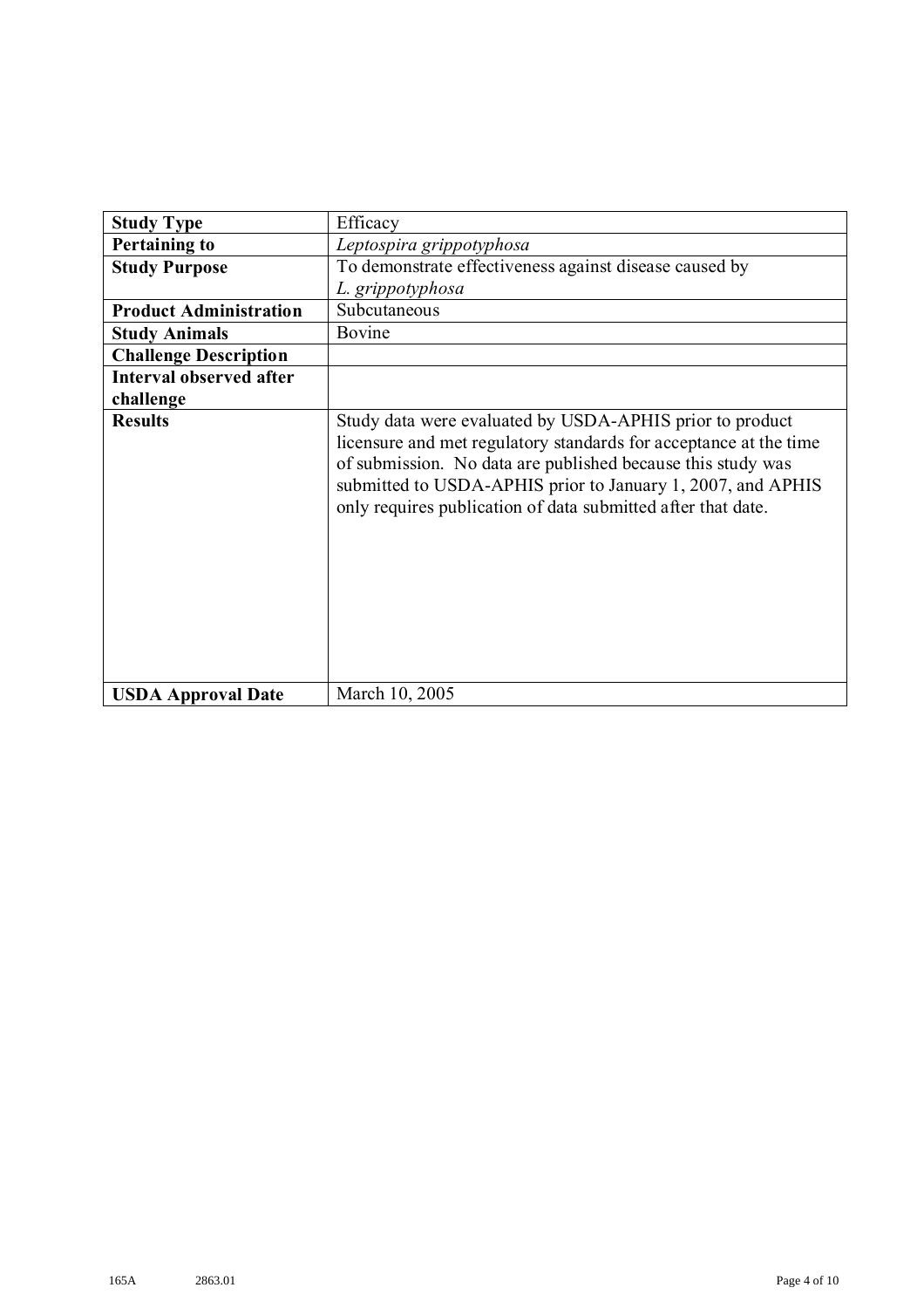| <b>Study Type</b>              | Efficacy                                                                                                                                                                                                                                                                                                                    |  |
|--------------------------------|-----------------------------------------------------------------------------------------------------------------------------------------------------------------------------------------------------------------------------------------------------------------------------------------------------------------------------|--|
|                                |                                                                                                                                                                                                                                                                                                                             |  |
| <b>Pertaining to</b>           | Leptospira hardjo                                                                                                                                                                                                                                                                                                           |  |
| <b>Study Purpose</b>           | To demonstrate effectiveness against disease caused by L. hardjo                                                                                                                                                                                                                                                            |  |
| <b>Product Administration</b>  | Subcutaneous                                                                                                                                                                                                                                                                                                                |  |
| <b>Study Animals</b>           | Bovine                                                                                                                                                                                                                                                                                                                      |  |
| <b>Challenge Description</b>   |                                                                                                                                                                                                                                                                                                                             |  |
| <b>Interval observed after</b> |                                                                                                                                                                                                                                                                                                                             |  |
| challenge                      |                                                                                                                                                                                                                                                                                                                             |  |
| <b>Results</b>                 | Study data were evaluated by USDA-APHIS prior to product<br>licensure and met regulatory standards for acceptance at the time<br>of submission. No data are published because this study was<br>submitted to USDA-APHIS prior to January 1, 2007, and APHIS<br>only requires publication of data submitted after that date. |  |
| <b>USDA Approval Date</b>      | May 24, 2004                                                                                                                                                                                                                                                                                                                |  |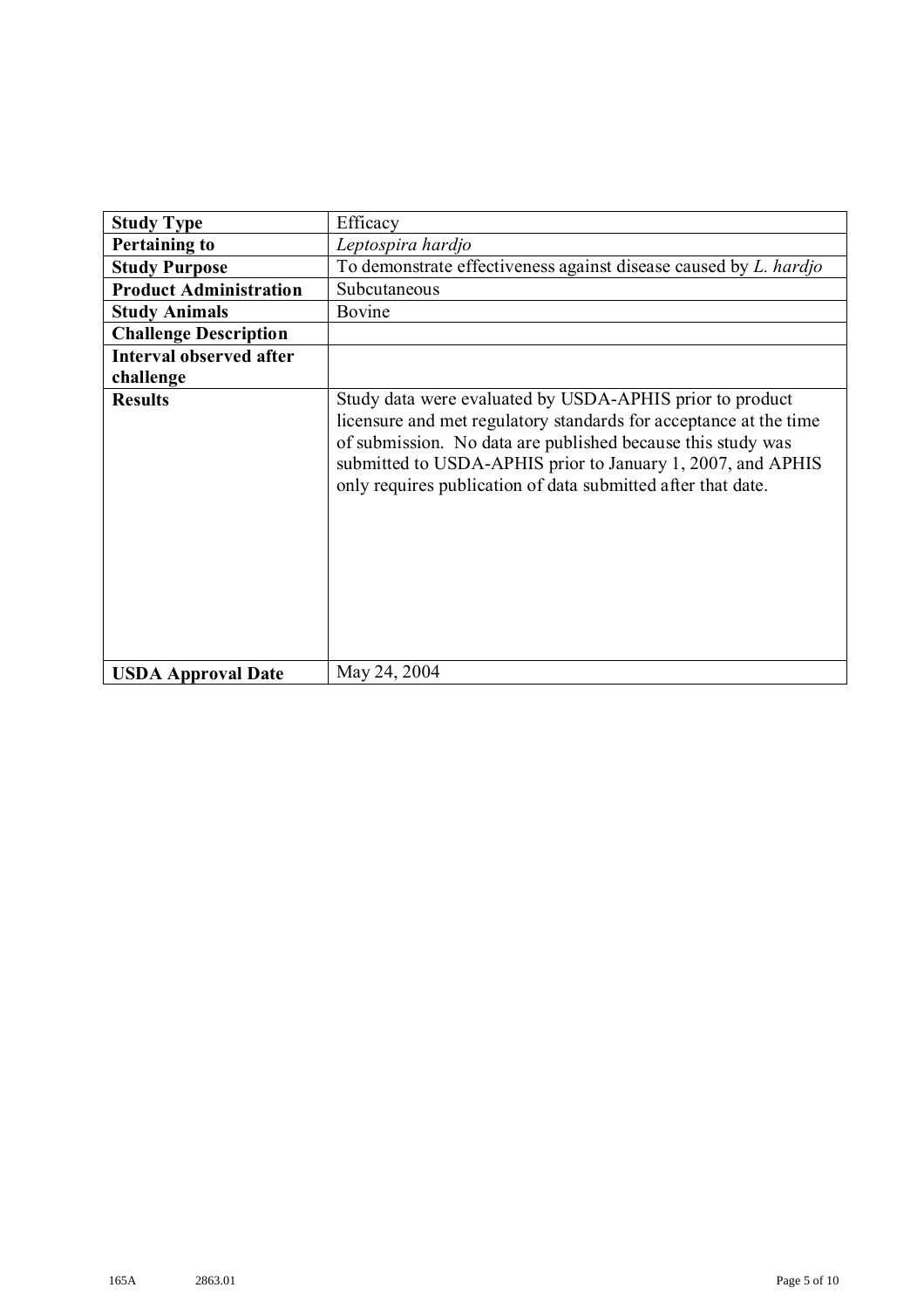| <b>Study Type</b>              | Efficacy                                                          |                                               |            |                 |
|--------------------------------|-------------------------------------------------------------------|-----------------------------------------------|------------|-----------------|
| <b>Pertaining to</b>           | Leptospira hardjo                                                 |                                               |            |                 |
| <b>Study Purpose</b>           | To demonstrate effectiveness against urinary shedding of L.       |                                               |            |                 |
|                                | hardjo                                                            |                                               |            |                 |
| <b>Product Administration</b>  |                                                                   | 1 dose administered by the subcutaneous route |            |                 |
| <b>Study Animals</b>           | 29 calves, $> 6$ months of age, 14 vaccinates and 15 controls     |                                               |            |                 |
| <b>Challenge Description</b>   | All calves were challenged with <i>L. hardjo</i> 21 days after    |                                               |            |                 |
|                                | vaccination.                                                      |                                               |            |                 |
| <b>Interval observed after</b> | All calves were monitored daily for 30 days for clinical signs of |                                               |            |                 |
| challenge                      | disease. Urine samples were taken on days 16 (Week 2), 23         |                                               |            |                 |
|                                | (Week 3) and 30 (Week 4) post challenge for Leptospira            |                                               |            |                 |
|                                | isolation.                                                        |                                               |            |                 |
| <b>Results</b>                 | Leptospira Isolation: A calf was considered positive if           |                                               |            |                 |
|                                | leptospires were isolated from the urine during any of the four   |                                               |            |                 |
|                                | post-challenge weeks.                                             |                                               |            |                 |
|                                | Group                                                             | # of Animals                                  | # Positive | Percent $(\% )$ |
|                                | Vaccinates                                                        | 14                                            | $\Omega$   | $\Omega$        |
|                                | Controls                                                          | 15                                            | 15         | 100             |
|                                | Raw data shown on the attached page.                              |                                               |            |                 |
| <b>USDA Approval Date</b>      | March 27, 2012                                                    |                                               |            |                 |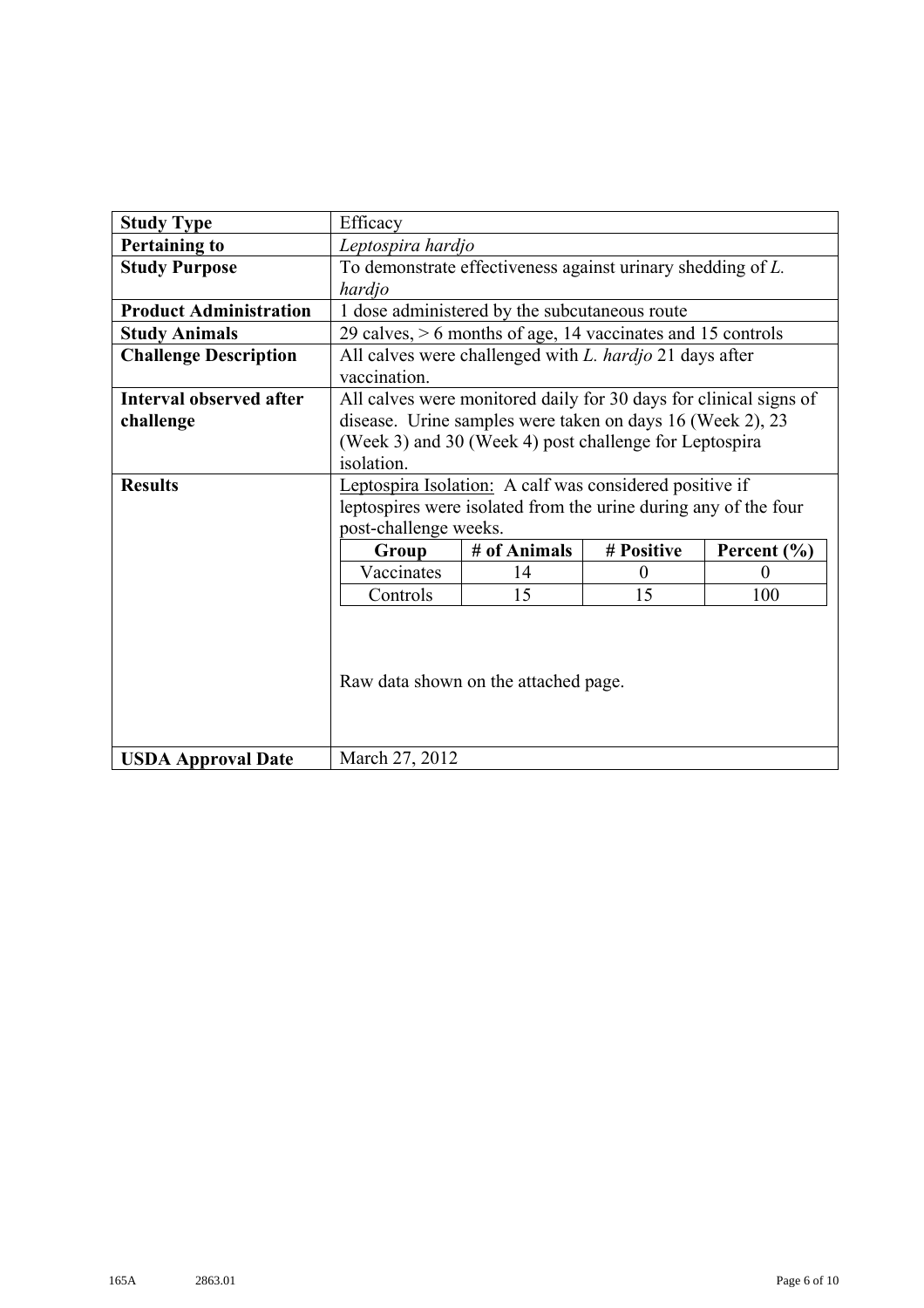| Group      | Animal No. |                              | Post-challenge Week          |                              |
|------------|------------|------------------------------|------------------------------|------------------------------|
|            |            | $\overline{2}$               | 3 <sup>1</sup>               | $4 - 4$                      |
|            | 507        | +                            |                              |                              |
|            | 509        | $\ddot{}$                    | $\ddot{}$                    |                              |
|            | 510        | $\ddot{}$                    | <sup>+</sup>                 | <sup>+</sup>                 |
|            | 517        | +                            | ÷,                           | ÷                            |
|            | 518        | ÷                            | ÷.                           |                              |
|            | 519        | ÷.                           | $\qquad \qquad \blacksquare$ | $\blacksquare$               |
|            | 520        | u                            | +                            |                              |
| Control    | 521        | $\blacksquare$               | +                            |                              |
|            | 523        | ÷                            | $\qquad \qquad \blacksquare$ | $\overline{\phantom{0}}$     |
|            | 526        | $\ddot{}$                    | $\qquad \qquad \blacksquare$ | $\qquad \qquad \blacksquare$ |
|            | 527        | +                            | ÷                            |                              |
|            | 529        | ÷                            |                              | ٠                            |
|            | 531        | $\blacksquare$               | $\ddot{}$                    | $\qquad \qquad \blacksquare$ |
|            | 533        | +                            | $\ddot{}$                    |                              |
|            | 540        | $\ddot{}$                    | ÷                            |                              |
|            | 508        | $\qquad \qquad \blacksquare$ |                              | $\qquad \qquad \blacksquare$ |
|            | 511        |                              | $\overline{a}$               | -                            |
|            | 512        |                              | $\overline{a}$               |                              |
|            | 514        |                              |                              |                              |
|            | 516        |                              | $\overline{\phantom{a}}$     |                              |
|            | 522        |                              | -                            |                              |
| Vaccinated | 524        |                              | ٠                            |                              |
|            | 525        |                              |                              | $\blacksquare$               |
|            | 532        |                              | -                            | $\overline{\phantom{0}}$     |
|            | 536        |                              | $\qquad \qquad \blacksquare$ | $\qquad \qquad \blacksquare$ |
|            | 537        |                              |                              | $\qquad \qquad \blacksquare$ |
|            | 541        |                              |                              |                              |
|            | 542        |                              |                              |                              |
|            | 543        | ۰                            |                              |                              |

## *L. hardjo* **Urine Isolations**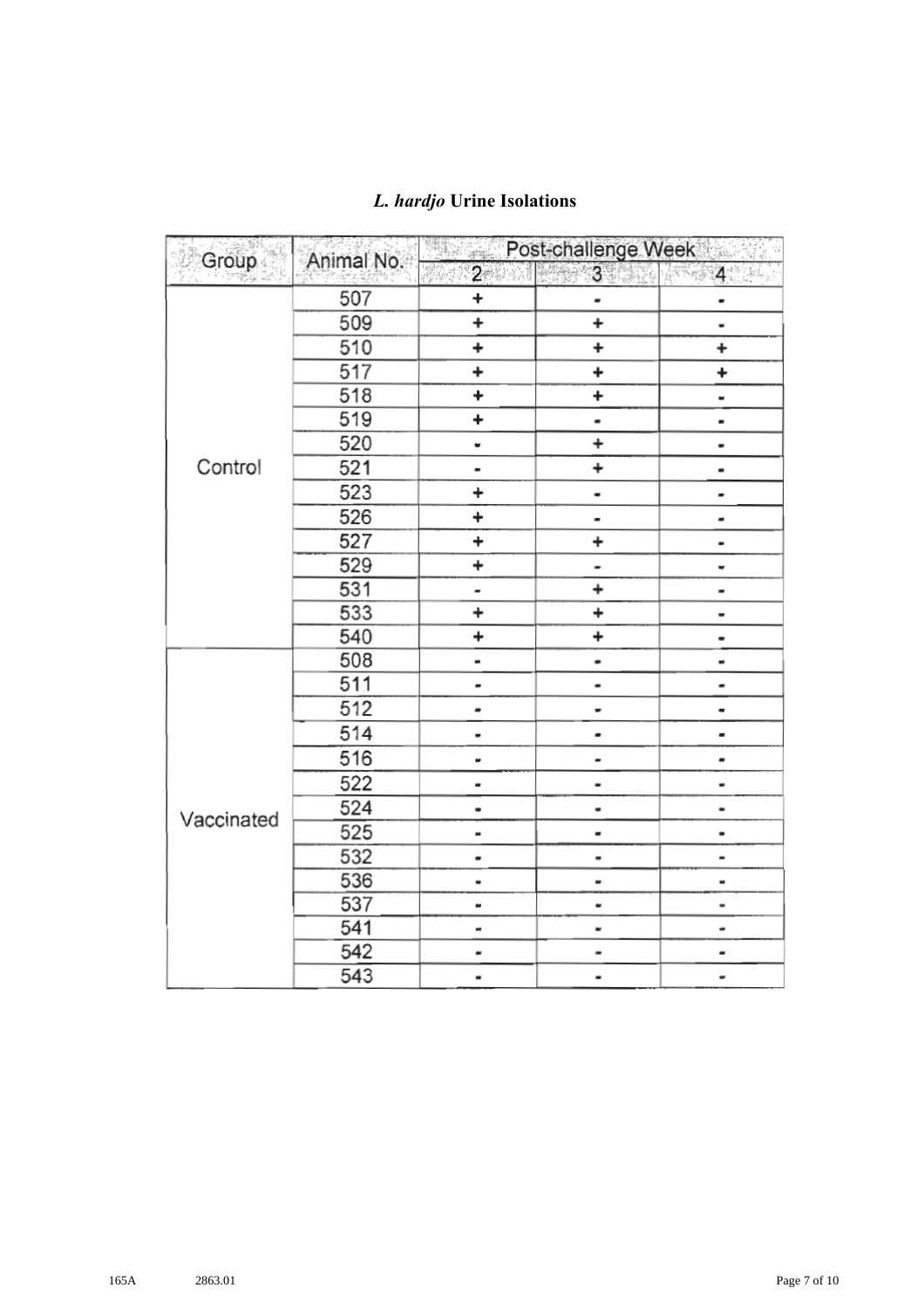| <b>Study Type</b>              | Efficacy                                                                                                                                                                                                                                                                                                                    |
|--------------------------------|-----------------------------------------------------------------------------------------------------------------------------------------------------------------------------------------------------------------------------------------------------------------------------------------------------------------------------|
| <b>Pertaining to</b>           | Leptospira icterohaemorrhagiae                                                                                                                                                                                                                                                                                              |
| <b>Study Purpose</b>           | To demonstrate effectiveness against disease caused by $L$ .                                                                                                                                                                                                                                                                |
|                                | icterohaemorrhagiae                                                                                                                                                                                                                                                                                                         |
| <b>Product Administration</b>  | Subcutaneous                                                                                                                                                                                                                                                                                                                |
| <b>Study Animals</b>           | Bovine                                                                                                                                                                                                                                                                                                                      |
| <b>Challenge Description</b>   |                                                                                                                                                                                                                                                                                                                             |
| <b>Interval observed after</b> |                                                                                                                                                                                                                                                                                                                             |
| challenge                      |                                                                                                                                                                                                                                                                                                                             |
| <b>Results</b>                 | Study data were evaluated by USDA-APHIS prior to product<br>licensure and met regulatory standards for acceptance at the time<br>of submission. No data are published because this study was<br>submitted to USDA-APHIS prior to January 1, 2007, and APHIS<br>only requires publication of data submitted after that date. |
| <b>USDA Approval Date</b>      | June 22, 2004                                                                                                                                                                                                                                                                                                               |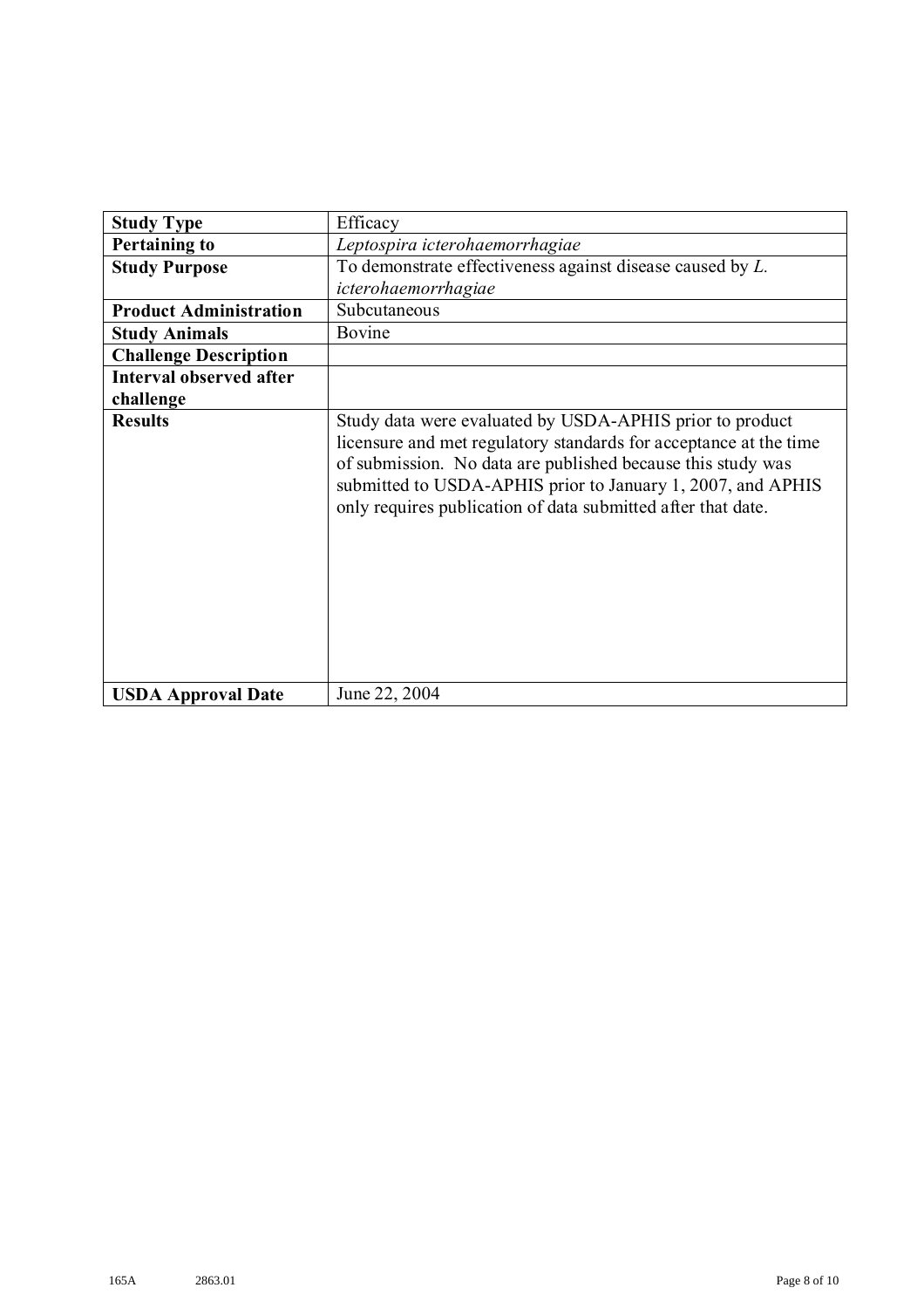| <b>Study Type</b>              | Efficacy                                                                                                                                                                                                                                                                                                                    |  |
|--------------------------------|-----------------------------------------------------------------------------------------------------------------------------------------------------------------------------------------------------------------------------------------------------------------------------------------------------------------------------|--|
| <b>Pertaining to</b>           | Leptospira pomona                                                                                                                                                                                                                                                                                                           |  |
| <b>Study Purpose</b>           | To demonstrate effectiveness against disease caused by <i>L. pomona</i>                                                                                                                                                                                                                                                     |  |
| <b>Product Administration</b>  | Subcutaneous                                                                                                                                                                                                                                                                                                                |  |
| <b>Study Animals</b>           | Bovine                                                                                                                                                                                                                                                                                                                      |  |
| <b>Challenge Description</b>   |                                                                                                                                                                                                                                                                                                                             |  |
| <b>Interval observed after</b> |                                                                                                                                                                                                                                                                                                                             |  |
| challenge                      |                                                                                                                                                                                                                                                                                                                             |  |
| <b>Results</b>                 | Study data were evaluated by USDA-APHIS prior to product<br>licensure and met regulatory standards for acceptance at the time<br>of submission. No data are published because this study was<br>submitted to USDA-APHIS prior to January 1, 2007, and APHIS<br>only requires publication of data submitted after that date. |  |
| <b>USDA Approval Date</b>      | May 24, 2004                                                                                                                                                                                                                                                                                                                |  |